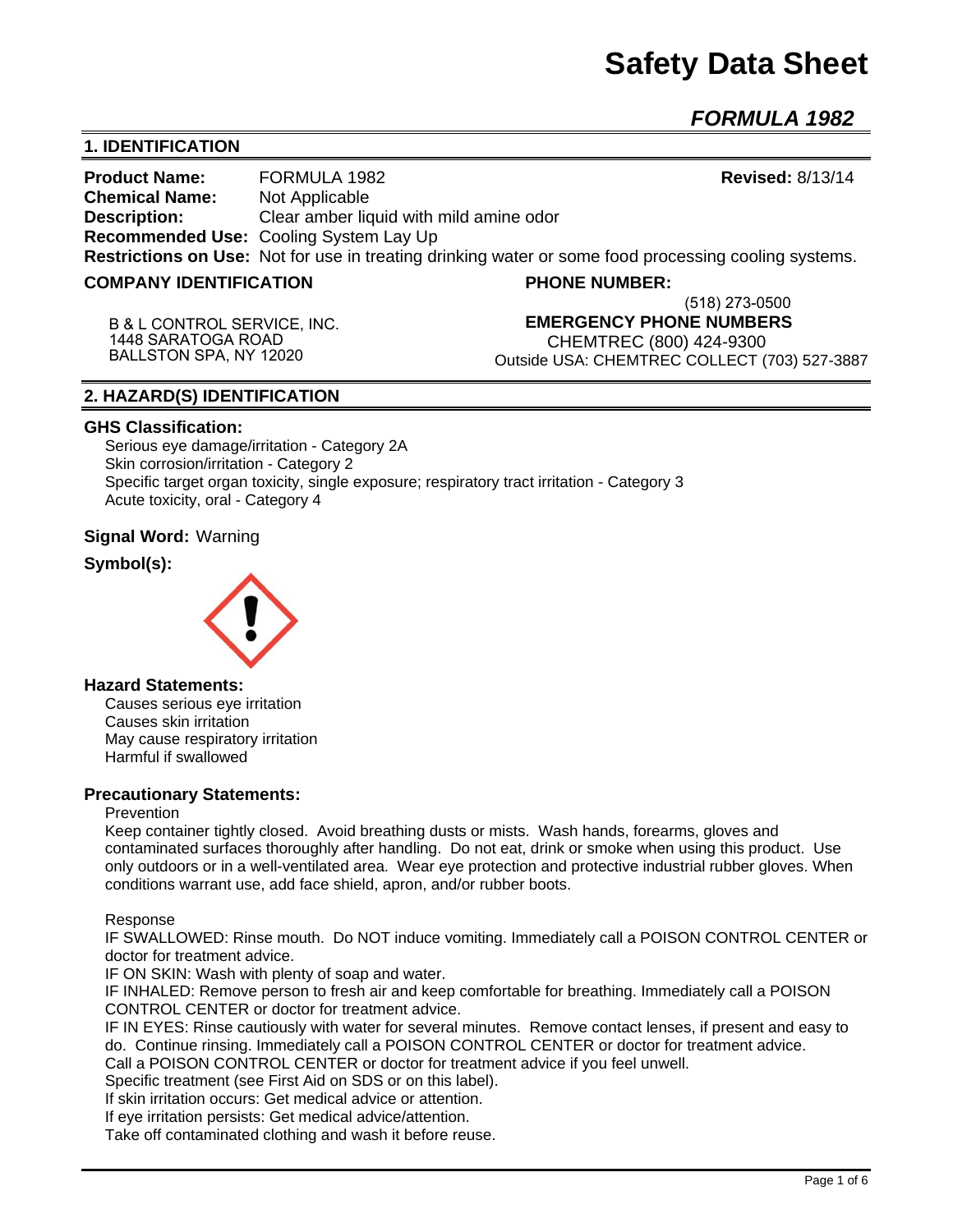Storage Store in a well-ventilated place. Keep container tightly closed. Store in a secure manner.

**Disposal** 

Dispose of in accordance with local, regional, national and international regulations.

### **Hazards Not Otherwise Classified:** None Known.

#### **Percentages of Components with Unknown Acute Toxicity:** None Known.

| 3. COMPOSITION / INFORMATION ON INGREDIENTS    |                         |                                  |  |  |
|------------------------------------------------|-------------------------|----------------------------------|--|--|
| A. Hazardous Ingredients                       | CAS NO.                 | %                                |  |  |
| Tolyltriazole, sodium salt<br>Sodium molybdate | 64665-57-2<br>7631-95-0 | $\epsilon$ = 2.5%<br>$\leq$ 2.5% |  |  |
| <b>B.</b> Other Ingredients                    |                         | $\frac{9}{6}$                    |  |  |
| PROPRIETARY VAPOR PHASE CORROSION INHIBITOR    |                         |                                  |  |  |

**\*Exposure limit and regulatory information in Sections 8 & 15 \*\*The exact percentage by weight is proprietary.** 

## **4. FIRST AID MEASURES**

- **Eye Contact:** Immediately flush with clean, cool water for 15 minutes and if irritation persists, get medical attention.
- **Skin Contact:** Immediately wash skin with soap and plenty of water while removing contaminated clothing, for at least 15 minutes. If irritation persists, get medical attention. Launder contaminated clothing before reuse.
- **Inhalation:** No adverse effects anticipated by this route of exposure. If effects occur, remove patient to fresh air and give artificial respiration if required and get medical attention.
- **Ingestion:** Do not induce vomiting. Rinse mouth with copious quantities of water first and get immediate medical attention. Drink several glasses of water. Never give anything by mouth to an unconscious person. If vomiting occurs, keep airways clear.
- **Note to Physician:** There is no specific antidote. Treatment of overexposure should be directed at the control of symptoms and the clinical condition of the patient. Aspiration may cause lung damage. Probable mucosal damage may contraindicate the use of gastric lavage.

## **Most Important Symptoms/Effects:**

- **Eye Contact:** May cause irritation. May cause corneal damage with prolonged contact.
- **Skin Contact:** Prolonged and repeated skin contact may cause irritation.
- **Inhalation:** Dusts, vapors, or mists may irritate respiratory passages.
- **Ingestion:** May be toxic by ingestion. Do not take internally. May cause nausea, vomiting, and/or diarrhea.

## **Indication of Immediate Medical Attention and Special Treatment, if Necessary:**

Other than acute, none known. See section 11 for toxicological information.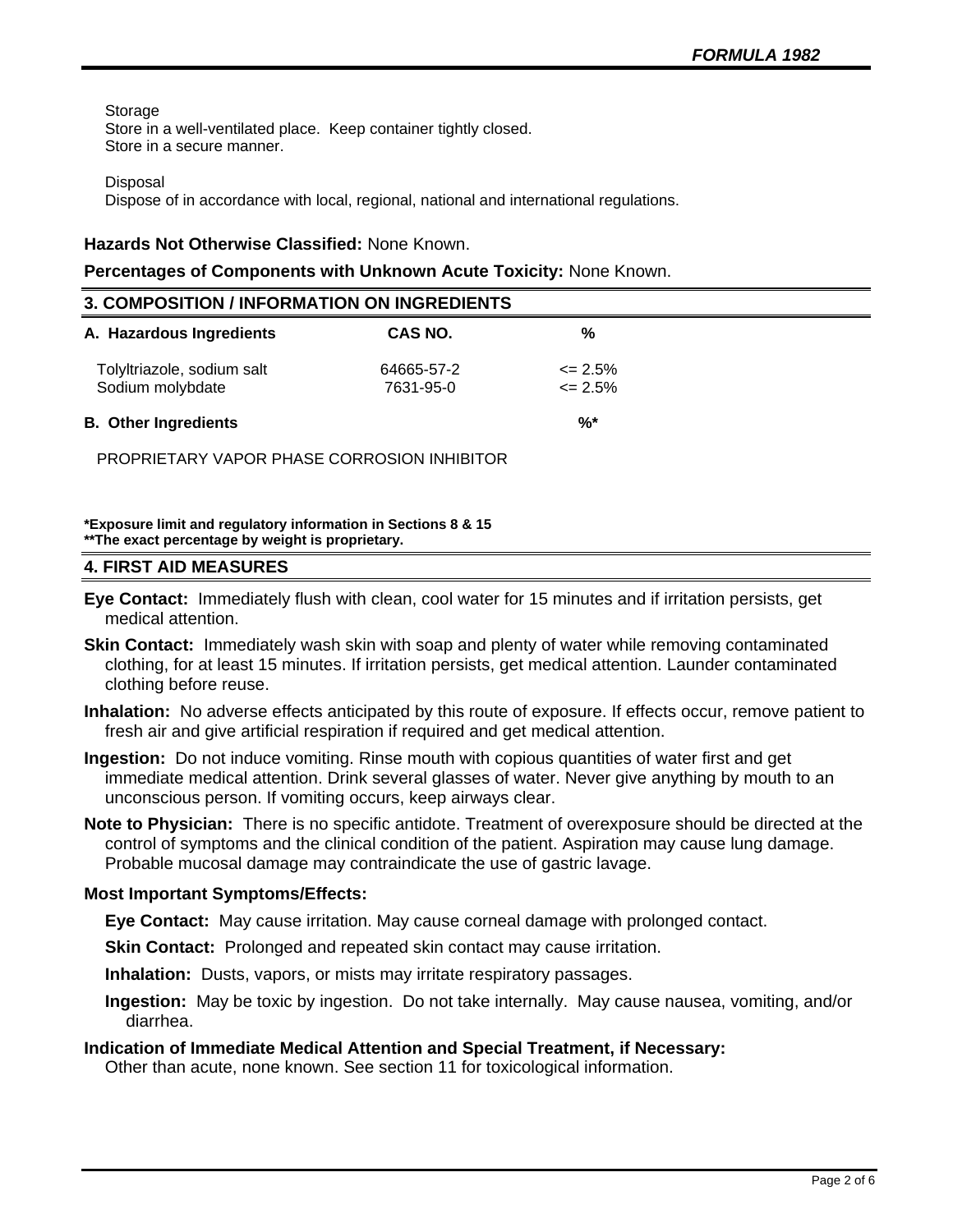# **5. FIRE FIGHTING MEASURES**

**Suitable (and Unsuitable) Extinguishing Media:** Any media suitable for the surrounding fire.

**Specific Hazards Arising from the Chemical:** Product may be irritating to the eyes, skin, and respiratory system. Closed containers may rupture (due to buildup of pressure) when exposed to extreme heat. If evaporated to dryness, some product residuals may burn. Oxides of carbon, nitrogen and sulfur may be released by the heat of a fire.

**Special Protective Equipment and Precautions for Fire-Fighters:** Wear self-contained breathing apparatus and full turn-out gear. Approach fire from upwind direction. If possible, move containers away from fire. Cool fire exposed containers with water spray. If containers rupture or leak, product may evolve irritating or toxic gas under extreme heat. Contain runoff

# **6. ACCIDENTAL RELEASE MEASURES**

## **Spill Containment and Clean-up Instructions:**

Wear suitable protective equipment found in section 8. Small spills may be flushed with copious quantities of water, preferably to a sanitary sewer or waste treatment facility. Larger spills may require neutralization prior to flushing or absorbed in sawdust or other absorbent and sweeping disposed of in an approved landfill. Avoid release of this product into the environment to prevent contamination of soil, sewers, natural waterways and/or groundwater. See Section 12 for Ecological Information.

## **7. HANDLING AND STORAGE**

## **Handling and Storage:**

Store in a cool, dry, well ventilated area, between 10°C and 49°C. Keep containers tightly closed when not in use and follow all recommended safety precautions when handling the material. Do not store near heat or open flame. Keep away from incompatible materials. See Section 10 for incompatible materials.

# **8. EXPOSURE CONTROL / PERSONAL PROTECTION**

**Engineering Controls:** General ventilation expected to be satisfactory

# **PERSONAL PROTECTION EQUIPMENT**

**Respiratory:** Not normally required.

**Eyes and Face:** Chemical resistant goggles or face shield.

**Hands and Skin:** Chemical resistant rubber, neoprene latex or PVC

**Other Protective Equipment:** Eyewash station in area of use. Wear long sleeve shirt, long pants, and boots.

**EXPOSURE GUIDELINES Exposure Limits:** 

**COMPONENT**

MOLYBDATE SALT TLV: 0.5 mg/m<sup>3</sup> (Mo) PEL: 5 mg mg/m<sup>3</sup> (Mo)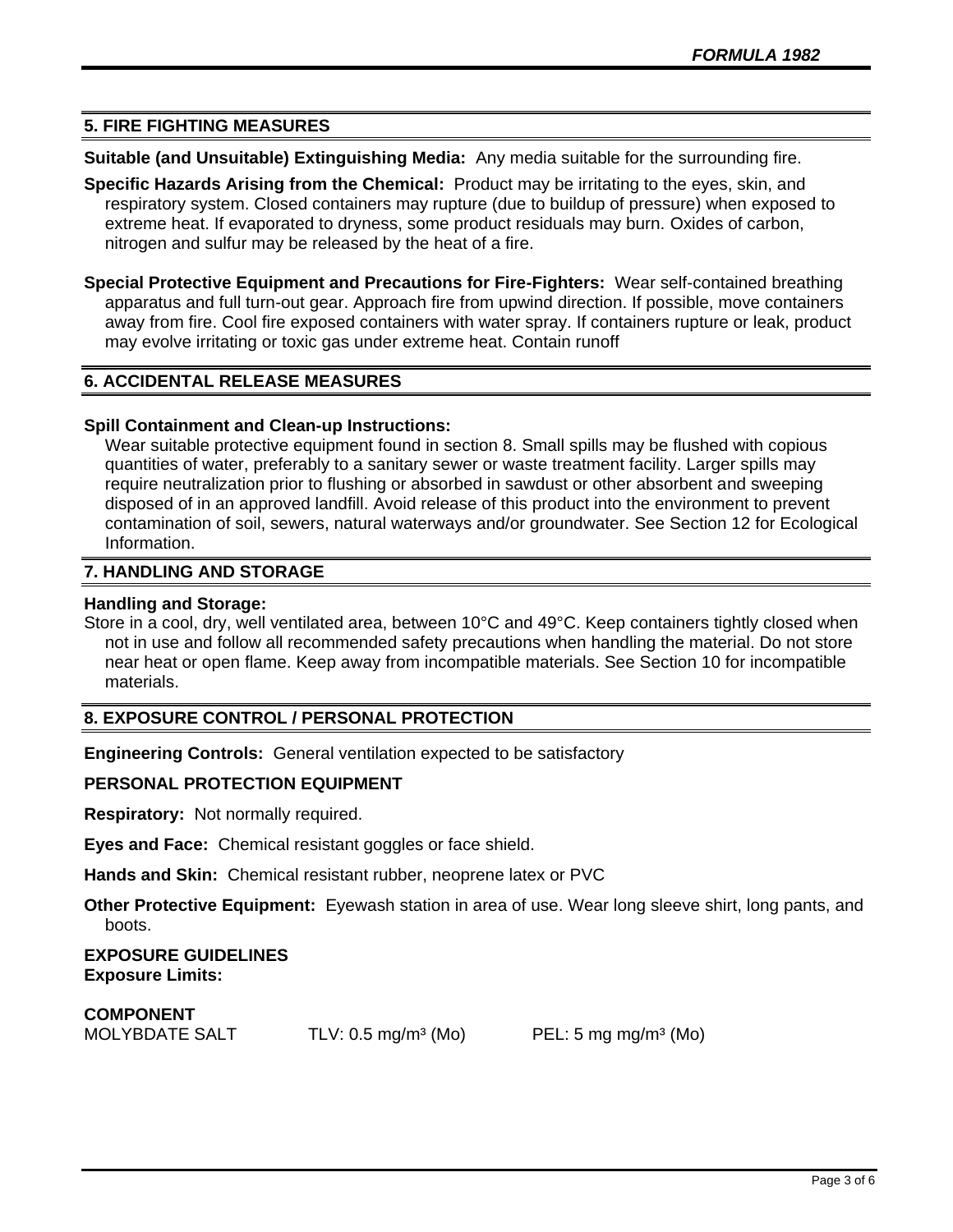# **9. PHYSICAL AND CHEMICAL PROPERTIES**

| <b>Appearance and Odor:</b>         | Clear amber liquid with mild amine odor |                                        |                        |
|-------------------------------------|-----------------------------------------|----------------------------------------|------------------------|
| <b>Odor Threshold:</b>              | N.D.                                    | <b>Vapor Pressure:</b>                 | N.D.                   |
| pH (undiluted):                     | $9.1 - 9.8$                             | <b>Vapor Density:</b>                  | < 1                    |
| <b>Freeze Point:</b>                | N.D.                                    | Specific Gravity(@22°C):               | $1.13 - 1.16$          |
| <b>Boiling Point:</b>               | N.D.                                    | <b>Solubility in Water:</b>            | Complete               |
| <b>Flash Point:</b>                 | <b>None</b>                             | <b>Partition Coefficient:</b>          | N.D. (n-octanol/water) |
|                                     |                                         | <b>Auto-Ignition Temperature:</b>      | N.D.                   |
| <b>Evaporation Rate:</b>            |                                         | <b>Decomposition Temperature: N.D.</b> |                        |
| Flammability (solid, gas): No       |                                         | Viscosity:                             | N.D.                   |
| Flammable Limits in Air: LFL - N.A. |                                         |                                        |                        |
|                                     | $UFL - N.A.$                            |                                        |                        |

# **10. STABILITY AND REACTIVITY**

**Reactivity:** No data available

**Chemical Stability:** Stable under normal conditions

**Possibility of Hazardous Reactions:** Hazardous polymerization will not occur under normal conditions.

**Conditions to Avoid:** Avoid excessive heat, sparks or open flames.

**Incompatible Materials:** Strong acids, alkalis and oxidizing agents.

**Hazardous Decomposition Products:** Oxides of carbon, nitrogen and sulfur may be released by the heat of a fire.

## **11. TOXICOLOGICAL INFORMATION**

**Ingestion Testing:** LD/LC50 values that are relevant for classification Alkyltriazole: Rat, LD50: 675 mg/kg

**Skin Testing: None established for this product.** 

**Inhalation Testing:** None established for this product.

## **CHRONIC TOXICITY DATA**

**Sensitization Testing:** None established for this product.

**Other Testing:** None established for this product.

**Routes of Exposure:** Eyes, Ingestion, Inhalation, Skin.

**Eye Contact:** May cause irritation. May cause corneal damage with prolonged contact.

**Skin Contact:** Prolonged and repeated skin contact may cause irritation.

**Inhalation:** Dusts, vapors, or mists may irritate respiratory passages.

**Ingestion:** May be toxic by ingestion. Do not take internally. May cause nausea, vomiting, and/or diarrhea.

**Medical Conditions Aggravated by Exposure:** None known.

**Chronic Effects from Repeated Overexposure:** Other than short term effects, none established.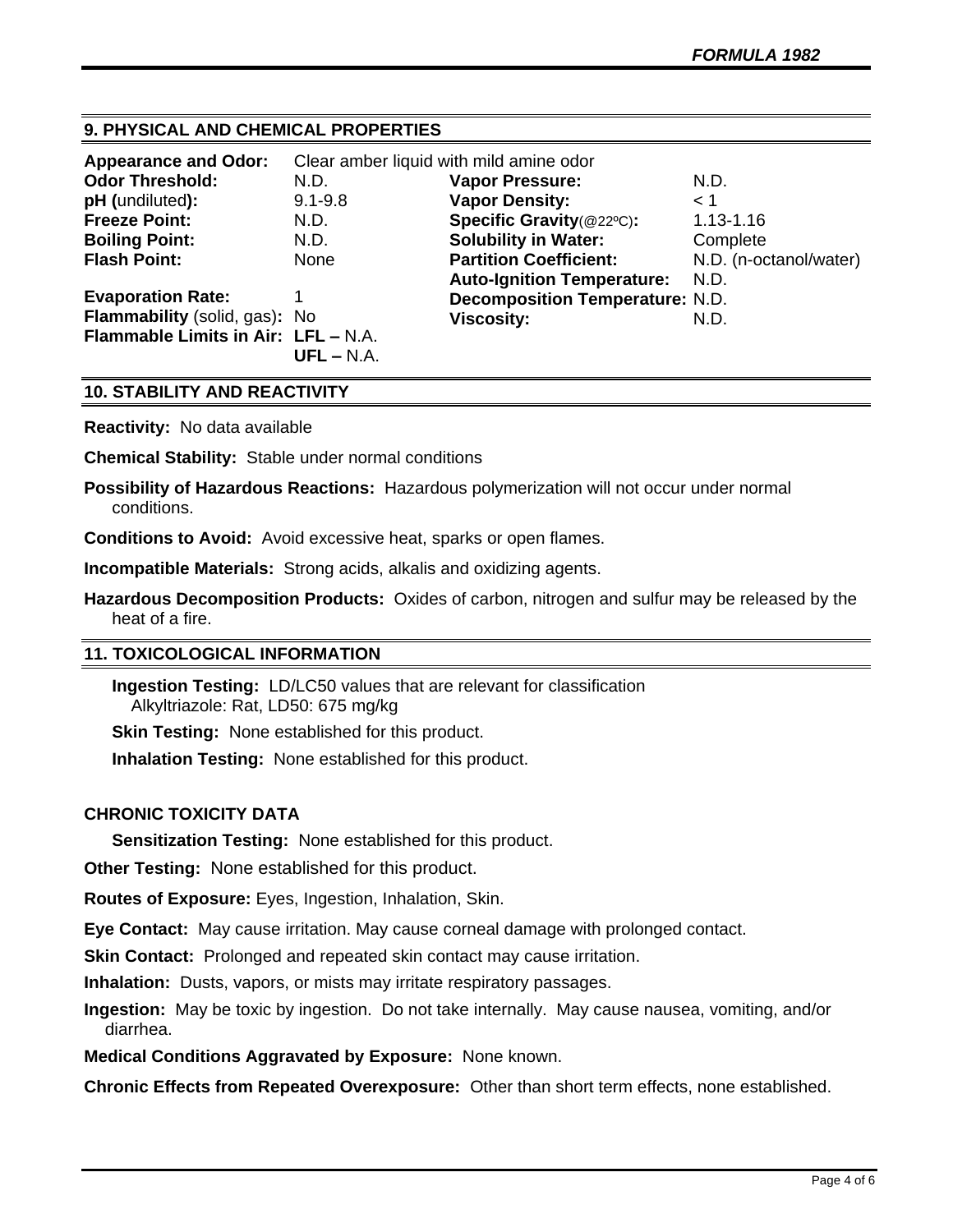# **12. ECOLOGICAL INFORMATION**

**Aquatic Toxicity Data:** None established for this product.

**Product Fate Data:** None established for this product.

**Biodegradation Data:** None established for this product.

## **13. DISPOSAL CONSIDERATIONS**

**Waste Disposal:** Dispose of in accordance with local, regional, national and international regulations. Contact the Hazardous Waste representative at the nearest EPA Regional Office for guidance. Container Disposal: Triple rinse container (or equivalent) promptly after emptying and offer for reconditioning if appropriate. Empty the rinsate into application equipment or a mix tank or store rinsate for later use or disposal.

## **14. TRANSPORT INFORMATION**

# **US DEPARTMENT OF TRANSPORTATION (DOT) INFORMATION NOT REGULATED**

# **VESSEL TRANSPORT (IMO/IMDG) NOT REGULATED**

## **15. REGULATORY INFORMATION**

## **US FEDERAL REGULATIONS**

**TSCA:** All ingredients listed or exempt from listing. **CERCLA and/or SARA RQ:** N.A. **SARA Section 302 Hazard Class:** N.A. **SARA Section 311/312 Chemicals:**  Acute Health Hazard: No Chronic Health Hazard: No Fire Hazard: No Sudden Release of Pressure Hazard: No Reactive Hazard: No **SARA Section 313 Chemicals:** N.A.

#### **STATE REGULATIONS** N.A.

## **16. OTHER INFORMATION**

## **HAZARD RATING SUMMARY**

| <b>Hazard Rating System:</b> | <b>NFPA</b> |
|------------------------------|-------------|
| Health:                      |             |
| <b>Flammability:</b>         | O)          |
| <b>Reactivity:</b>           |             |
| Special:                     |             |

#### **Hazard Rating System: NFPA CODE TRANSLATION**

- **Health:** 1 **0 = Minimal Hazard**
- **Flammability:** 0 **1 = Slight Hazard**
- **Reactivity:** 1 **2 = Moderate Hazard**
- **Special: 3 = Severe Hazard**
- **4 = Extreme Hazard**

**Other Precautions:** This product has been designed for use for maintenance treatment and lay-up of cooling systems. It should be used only in accordance with the instructions provided by the technical representative servicing the facility.